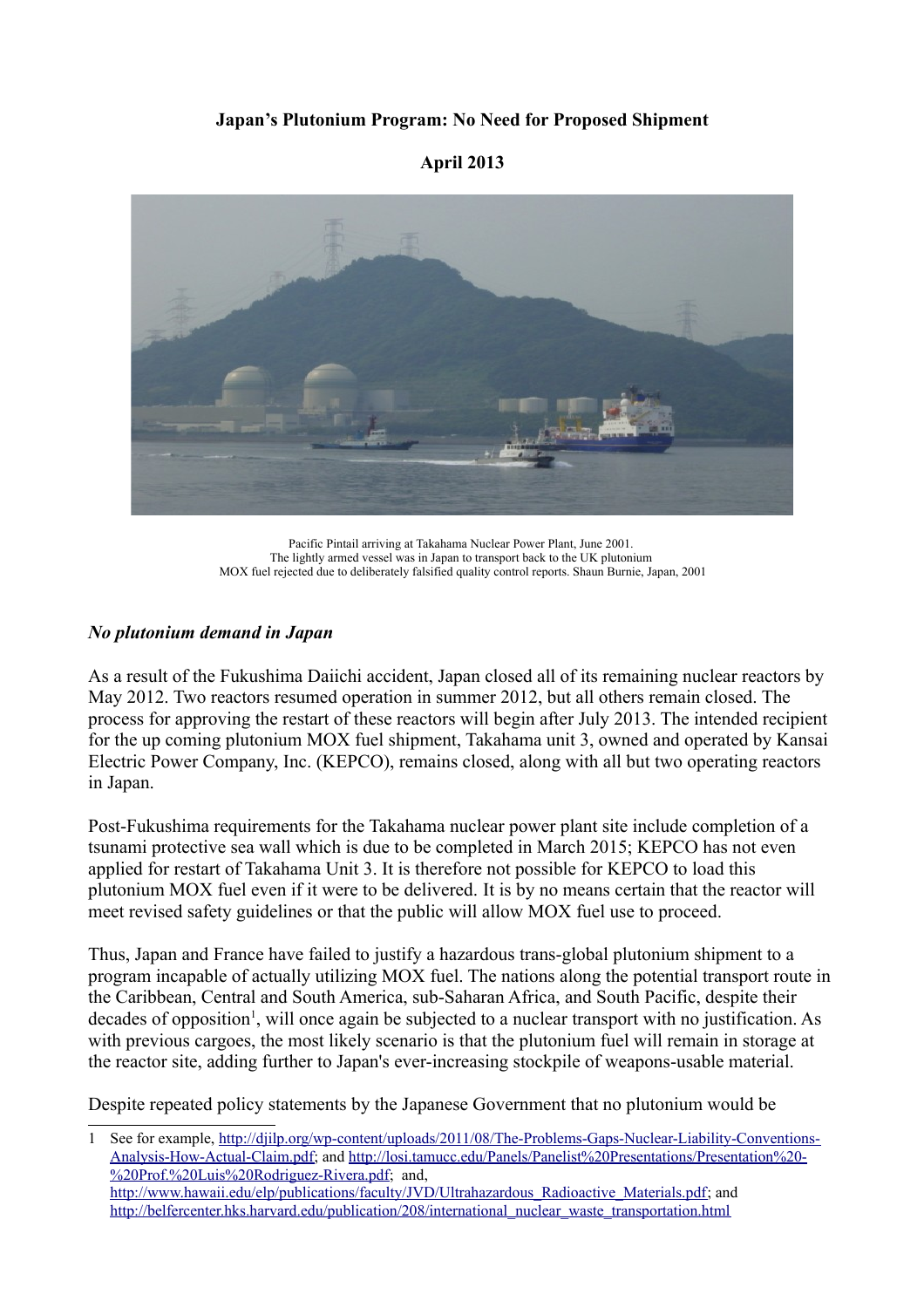stockpiled, Japanese plutonium policy failure over the past three decades has led directly to a program that has produced a huge stockpile of nuclear weapons material for which there is no peaceful use.

It is clear that this latest shipment is an attempt by the French state nuclear company, AREVA, to create the impression that its nuclear business with Japan is back on track after the Fukushima accident. This is an illusion, driven by a strategy that puts anticipated business above nuclear safety and non-proliferation considerations. Given AREVA's track record, this is not a surprise to us: witness the growing financial and technical problems with the AREVA MOX fuel production project at the Department of Energy's Savannah River Site.[2](#page-1-0)

However, it is particularly troubling that even the intended recipient, KEPCO, is stating that it was pressure from France demanding it take receipt of plutonium MOX fuel that has led to this planned shipment.<sup>[3](#page-1-1)</sup> Given AREVA's failed domestic plutonium policy,<sup>[4](#page-1-2)</sup> which has led to the stockpiling in France of over [5](#page-1-3)7 tons of separated civil plutonium<sup>5</sup>, we see little additional relative risk in continuing to store the 20 MOX fuel assemblies in la Hague.

## *Japan's plutonium stockpile policy*

As you are well aware, Japan's spent fuel reprocessing policy has been a central pillar of its nuclear and energy program for several decades. You will also be aware that the policy has failed.<sup>[6](#page-1-4)</sup> The \$20billlion Rokkasho Reprocessing Plant is unlikely to ever operate at capacity due to technical flaws, yet plans to operate and separate further plutonium continue. Japan's attempts to commercially develop Generation IV fast breeder reactors have also failed, despite billions of dollars invested in reactors such as the prototype fast-breeder reactor Monju.[7](#page-1-5)

The reprocessing of spent reactor fuel in Europe and the return of separated plutonium MOX fuel have generated opposition worldwide, as well as domestically in Japan. It should be noted that the first plutonium MOX fuel shipment to Japan in September 1999 led to half the cargo being returned from Takahama to the UK, following the discovery by Japanese citizens groups of deliberately falsified quality control safety data.<sup>[8](#page-1-6)</sup>

The other half of the MOX cargo was delivered to the Fukushima-Daiichi site.

Opposition due to safety<sup>[9](#page-1-7)</sup> concerns from Japanese citizens groups (including some of the signatories to this letter<sup>[10](#page-1-8)</sup>) as well as the Fukushima Prefectural Governor, led to an eleven-year delay in the start of the use of MOX fuel in Japanese commercial reactors. In August-September 2010, Tokyo Electric Power Company (TEPCO) finally succeeded in loading the plutonium MOX fuel into Fukushima Daiichi unit 3.<sup>[11](#page-1-9)</sup> Six months later that MOX fuel, together with the other fuel in the core, and two other reactors, suffered meltdown following the events of March  $11<sup>th</sup> 2011$ .

<span id="page-1-1"></span>3 See,<http://www.japantimes.co.jp/news/2013/03/21/national/takahama-mox-fuel-shipment-in-works/>

- <span id="page-1-3"></span>5 See,<http://fissilematerials.org/>
- <span id="page-1-4"></span>6 See, [http://www.greenaction-japan.org/internal/090515\\_FCCJ.pdf](http://www.greenaction-japan.org/internal/090515_FCCJ.pdf) and [http://www.greenaction](http://www.greenaction-japan.org/internal/090515_FCCJ_ban.pdf)[japan.org/internal/090515\\_FCCJ\\_ban.pdf](http://www.greenaction-japan.org/internal/090515_FCCJ_ban.pdf) and<http://www.cnic.jp/english/topics/cycle/MOX/>

- <span id="page-1-6"></span>8 See, [http://www.greenpeace.fr/stop-plutonium/dossiers/MOX\\_quality\\_annexe4.pdf](http://www.greenpeace.fr/stop-plutonium/dossiers/MOX_quality_annexe4.pdf)
- <span id="page-1-7"></span>9 Ibid.

<span id="page-1-9"></span>11 See,<http://www.independent.co.uk/environment/bnfl-fighting-for-survival-after-fuel-fiasco-737935.html>

<span id="page-1-0"></span><sup>2</sup> See,<http://www.slideshare.net/MATRRorg/tom-clements-mox-plutonium-briefing-6292012>and <http://www.bloomberg.com/news/2013-03-20/costs-soar-almost-3-billion-at-plutonium-plant.html>

<span id="page-1-2"></span><sup>4</sup> See, [http://www.npolicy.org/userfiles/image/Nuclear%20Power%20Made%20in%20France,%20A](http://www.npolicy.org/userfiles/image/Nuclear%20Power%20Made%20in%20France,%20A%20Model_pdf.pdf) [%20Model\\_pdf.pdf](http://www.npolicy.org/userfiles/image/Nuclear%20Power%20Made%20in%20France,%20A%20Model_pdf.pdf)

<span id="page-1-5"></span><sup>7</sup> See, [http://www.japantimes.co.jp/news/2012/02/22/national/hopes-fade-for-monjus-energy-dream](http://www.japantimes.co.jp/news/2012/02/22/national/hopes-fade-for-monjus-energy-dream-promise/#.UVpKMI7A420)[promise/#.UVpKMI7A420](http://www.japantimes.co.jp/news/2012/02/22/national/hopes-fade-for-monjus-energy-dream-promise/#.UVpKMI7A420)

<span id="page-1-8"></span><sup>10</sup> See,<https://www.commondreams.org/newswire/2011/03/31-5>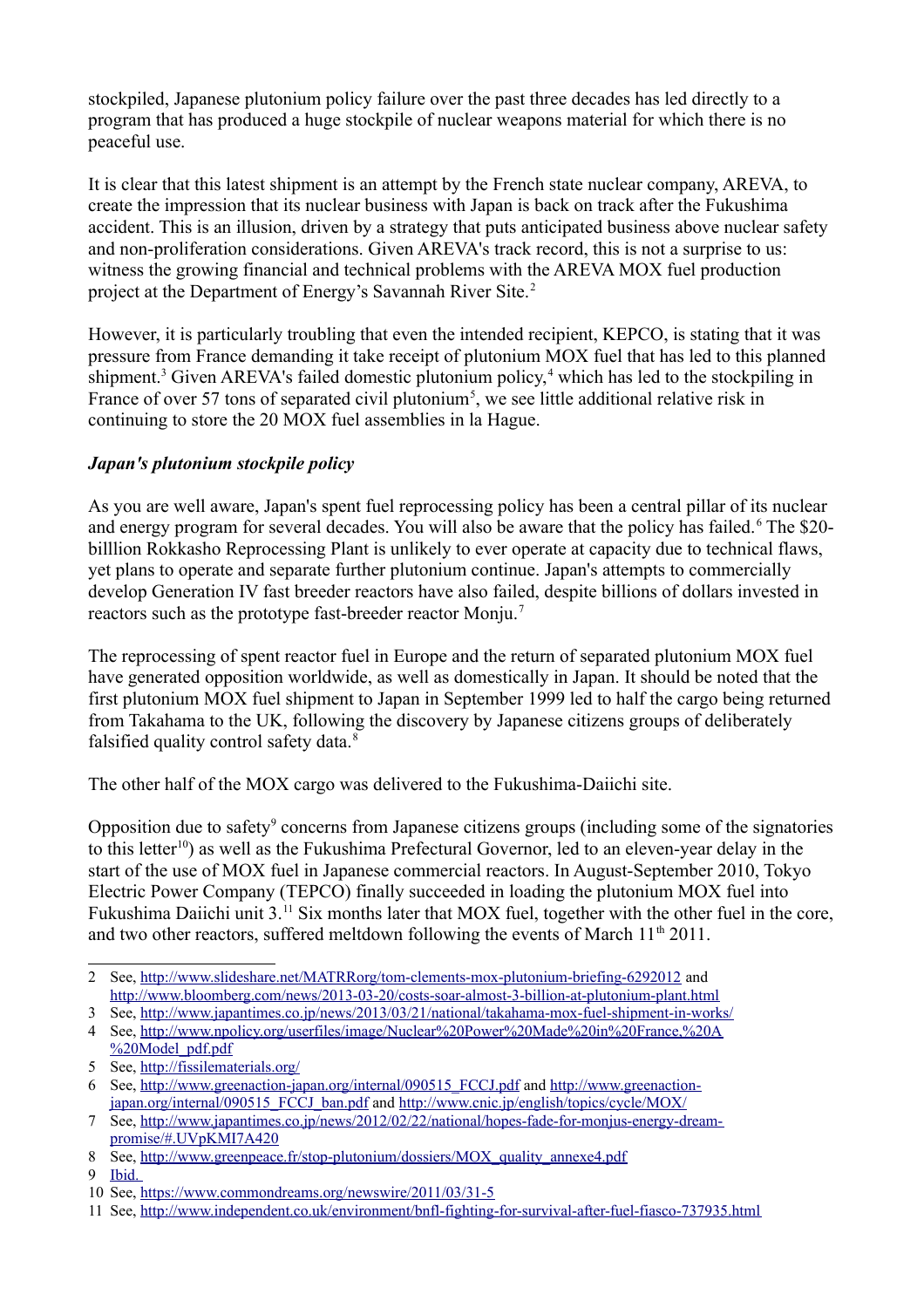As a consequence of these fundamental failures, Japan, rather than demonstrating a use for plutonium has instead accumulated a plutonium stock of over  $44 \text{ tons}^{12}$  $44 \text{ tons}^{12}$  $44 \text{ tons}^{12}$  – the largest such inventory of any nation outside the declared nuclear weapons states of the U.S., Russia, the UK and France. Japan's plutonium stock is more than twenty times greater than that of the People's Republic of China, which has less than 2 metric tons contained in its military and non-military inventory. [13](#page-2-1)

Japanese utilities have recently admitted that they are unable to provide a plan for the use of their domestic plutonium stockpile, underscoring that without a reversal of policy Japan will continue to accumulate weapons-usable plutonium for which it has no clearly defined or justified peaceful  $use<sup>14</sup>$  $use<sup>14</sup>$  $use<sup>14</sup>$ 

## *United States active support for Japan's plutonium stockpile policy*

As organizations opposed to the use of plutonium in the commercial nuclear fuel cycle, we believe the decision of the U.S. government in 1988 to grant advance programmatic approval to Japan's plutonium program was a major mistake that is long overdue for revision.[15](#page-2-3) The opportunity to influence Japan's policy exists in the aftermath of the tragic events of March  $11<sup>th</sup>$  2011. As the thengovernment of Prime Minister Naoto Kan was moving towards a major reversal of nuclear policy, the U.S., rather than actively supporting a change in policy, took the extraordinary step of encouraging the continued development of Japan's plutonium program.<sup>[16](#page-2-4)</sup> In mid-2012, the U.S. State Department, rather than reducing the global threat from fissile materials, opted to encourage Japan to continue its fast reactor development. The justification for such a misguided policy has yet to be explained. Whether strategic, commercial or both, U.S. policy runs counter to global efforts to reduce the security and proliferation threats from nuclear weapons- usable fissile material.

# *East Asia policy failures*

The long-standing U.S. policy of acquiescing to Japan's acquisition of bomb material has led directly to policies that directly challenge U.S. efforts to reduce proliferation threats in East Asia. Nowhere more is this policy failure evident than on the Korean Peninsula. Decades-long efforts by the U.S. to prevent the Republic of Korea (ROK) from acquiring weapons-usable plutonium has been directly undermined by the discriminatory policy applied to Japan, a short distance across the East Sea/Sea of Japan.

We find it incomprehensible that at a crucial stage in the renegotiation of the ROK Peaceful Nuclear Cooperation Agreement, due to be completed by May of this year,<sup>[17](#page-2-5)</sup> that the U.S. could have sanctioned a shipment of plutonium to Japan. The demand of the government of the Republic of Korea for the right to access spent reactor fuel reprocessing technology and plutonium, which we believe is unjustified, is only strengthened by the United States' current discriminatory application of nuclear non- proliferation policies.[18](#page-2-6) Those in the nuclear establishment in Korea who advocate acquiring plutonium whether for peaceful or non-peaceful policies will only have their positions enhanced by the U.S. approval for the proposed MOX fuel shipment and the continuation of the Japanese plutonium program.<sup>[19](#page-2-7)</sup>

<span id="page-2-0"></span><sup>12</sup> See,<http://www.iaea.org/Publications/Documents/Infcircs/2012/infcirc549a1-15.pdf>

<span id="page-2-1"></span><sup>13</sup> See,<http://fissilematerials.org/>

<span id="page-2-2"></span><sup>14</sup> See,<http://mainichi.jp/english/english/newsselect/news/20130326p2a00m0na006000c.html>

<span id="page-2-3"></span><sup>15</sup> See,<http://www.nci.org/p/pl-wm99.htm>

<span id="page-2-4"></span><sup>16</sup> See, U.S. Deputy Secretary for Energy, Daniel Poneman, [http://japandailypress.com/u-s-japan-meet-to-discuss](http://japandailypress.com/u-s-japan-meet-to-discuss-interest-in-fast-reactor-257319)[interest-in-fast-reactor-257319](http://japandailypress.com/u-s-japan-meet-to-discuss-interest-in-fast-reactor-257319)

<span id="page-2-5"></span><sup>17</sup> See, [http://english.hani.co.kr/arti/english\\_edition/e\\_international/578846.html](http://english.hani.co.kr/arti/english_edition/e_international/578846.html)

<span id="page-2-6"></span><sup>18</sup> See,<http://english.yonhapnews.co.kr/national/2013/03/29/10/0301000000AEN20130329007051315F.HTML>

<span id="page-2-7"></span><sup>19</sup> See, http://www.nytimes.com/2013/03/18/opinion/no-nukes-on-the-korean-peninsula.html? r=0